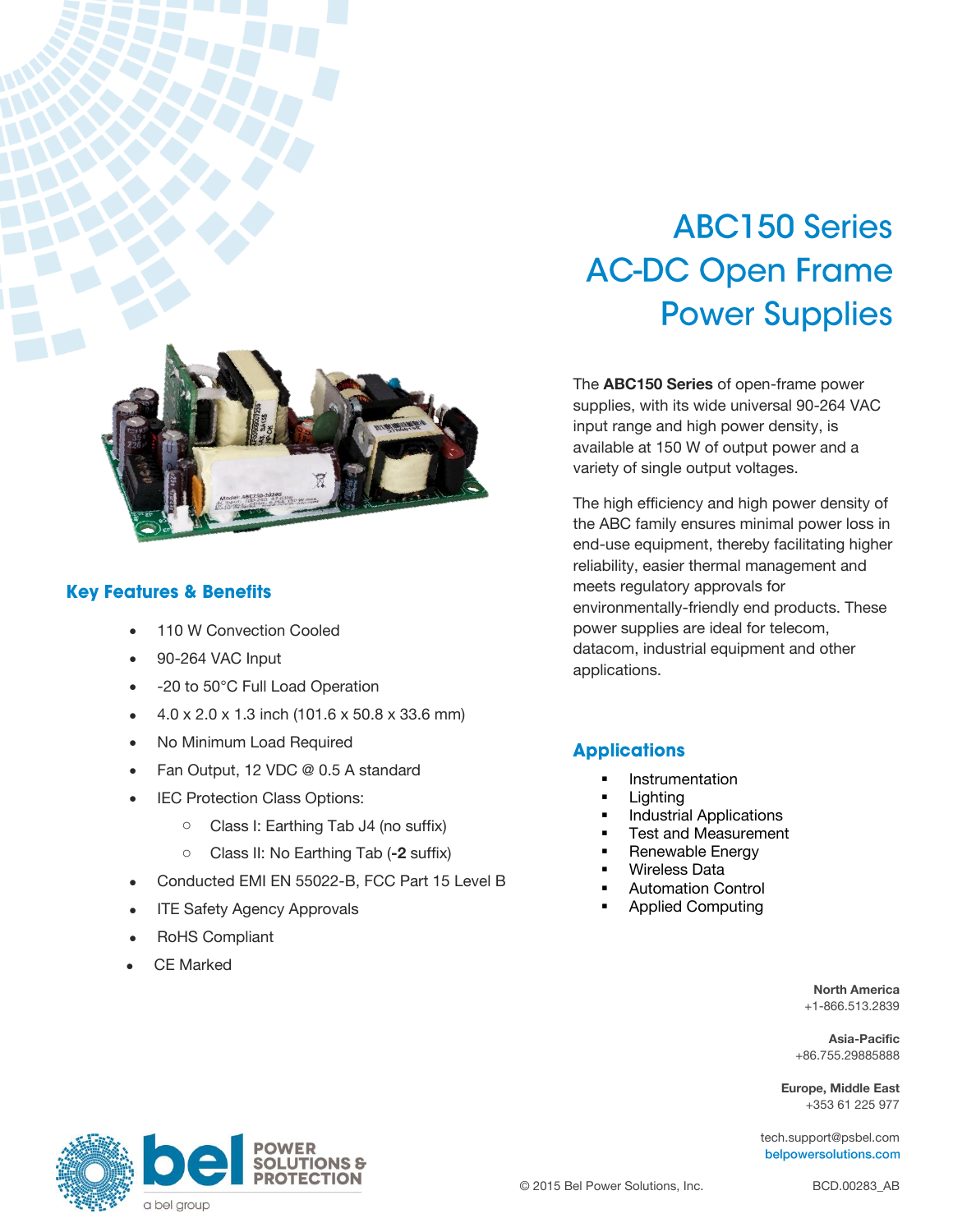#### **Model Selection**

| <b>MODEL</b>      | <b>OUTPUT VOLTAGE</b><br>(VDC) | <b>MAX LOAD</b><br><b>CONVECTION1</b> | <b>MAX LOAD</b><br>300 LFM 1,2 | <b>MINIMUM</b><br>LOAD (A) | <b>RIPPLE &amp;</b><br><b>NOISE</b> <sup>4</sup> | <b>CONNECTOR</b>      | <b>TOTAL</b><br><b>REGULATION</b> |
|-------------------|--------------------------------|---------------------------------------|--------------------------------|----------------------------|--------------------------------------------------|-----------------------|-----------------------------------|
| ABC150-1005G      | 5.0                            | 16.0A                                 | 16.0A                          | 0.0                        | 1%                                               | <b>JST</b>            | ± 2.5%                            |
| ABC150-1T05G      | 5.0                            | 16.0A                                 | 20.0A                          | 0.0                        | 1%                                               | <b>Screw Terminal</b> | ± 2.5%                            |
| ABC150-1012G      | 12                             | 8.33 A                                | 12.5A                          | 0.0                        | 1%                                               | <b>JST</b>            | ± 2.5%                            |
| ABC150-1T12G      | 12                             | 8.33 A                                | 12.5A                          | 0.0                        | 1%                                               | <b>Screw Terminal</b> | ± 2.5%                            |
| ABC150-1015G      | 15                             | 6.67 A                                | 10.0 A                         | 0.0                        | 1%                                               | <b>JST</b>            | ± 2.5%                            |
| ABC150-1T15G      | 15                             | 6.67 A                                | 10.0 A                         | 0.0                        | 1%                                               | <b>Screw Terminal</b> | ± 2.5%                            |
| ABC150-1024G      | 24                             | 4.17 A                                | 6.25A                          | 0.0                        | 1%                                               | <b>JST</b>            | ± 2.5%                            |
| ABC150-1T24G      | 24                             | 4.17 A                                | 6.25A                          | 0.0                        | 1%                                               | <b>Screw Terminal</b> | ± 2.5%                            |
| ABC150-1048G      | 48                             | 2.08A                                 | 3.13A                          | 0.0                        | 1%                                               | <b>JST</b>            | ± 2.5%                            |
| ABC150-1T48G      | 48                             | 2.08A                                 | 3.13A                          | 0.0                        | 1%                                               | <b>Screw Terminal</b> | ± 2.5%                            |
| Vfan (all models) | 12                             | 0.5 A $3$                             | 0.5 A $3$                      | 0.0                        |                                                  |                       | 20%                               |
|                   |                                |                                       |                                |                            |                                                  |                       |                                   |

Warranty 2 years.

### **NOTES:**

<sup>1</sup> Combined power from main output and Vfan should not exceed total power rating.<br><sup>2</sup> Ean output tolerance is + 20%

<sup>2</sup> Fan output tolerance is  $\pm 20\%$ <br><sup>3</sup> Peak nower for fan output is 1

 $3$  Peak power for fan output is 1 A.

<sup>4</sup> Ripple is 2% up to 20% load and less than 1% above 20% load. Output noise measurement is made with a 20 MHz bandwidth using a 6" twisted pair, terminated with a 10 uF tantalum capacitor in parallel with a 0.1 uF ceramic capacitor.



866.513.2839 tech.support@psbel.com belpowersolutions.com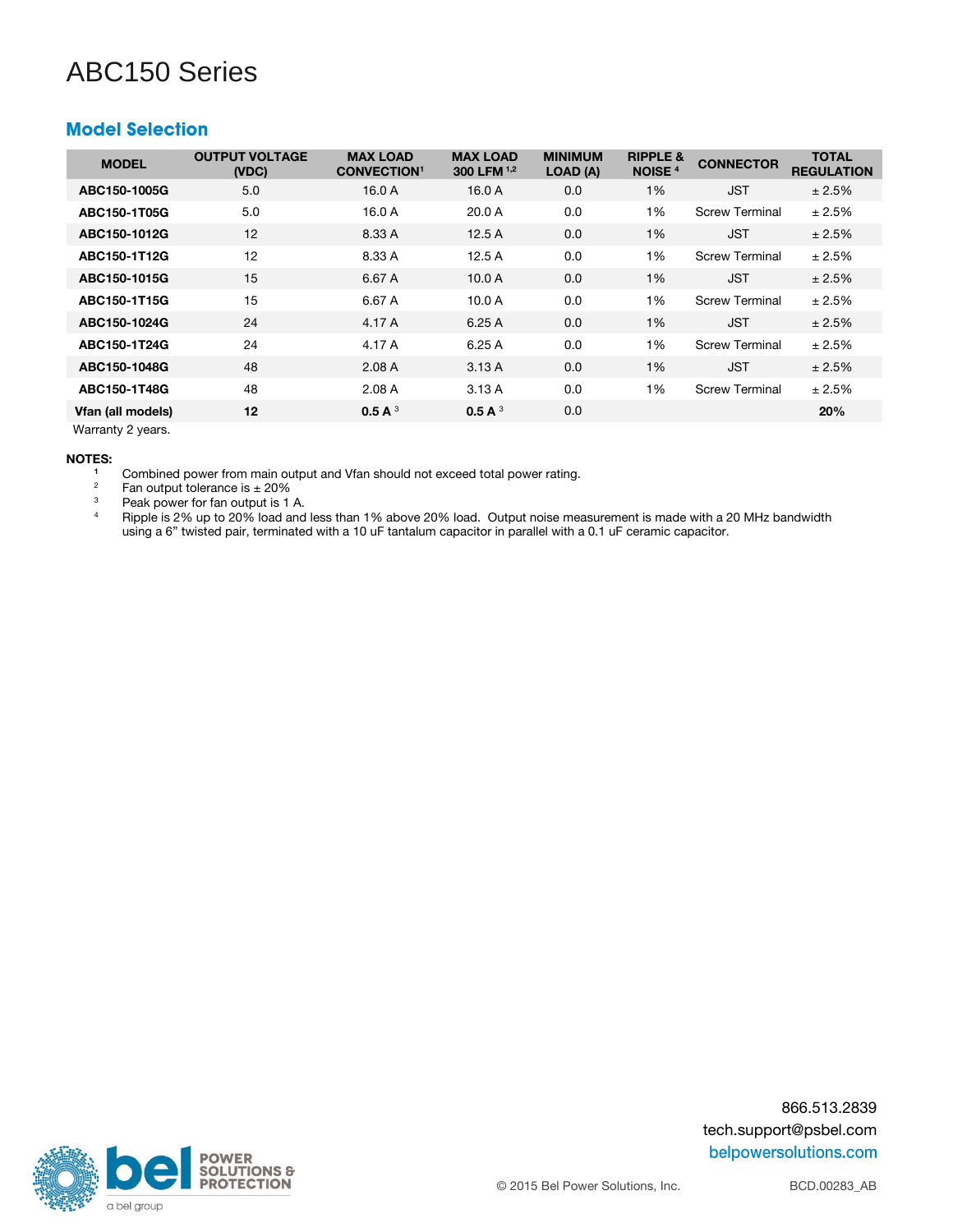### **TECHNICAL PARAMETERS**

Specifications are for nominal input voltage, 25°C and max load unless otherwise stated.

#### **Input Specifications**

| <b>PARAMETER</b> | <b>DESCRIPTION / CONDITION</b> | <b>CRITERION</b>                   |
|------------------|--------------------------------|------------------------------------|
| Input Voltage    | Universal                      | 90-264 VAC / 120-390 VDC           |
| Input Frequency  |                                | 47 to 63 Hz                        |
| Input Current    | 120 VAC:<br>230 VAC:           | 1.7 A max.<br>0.85 A max.          |
| Inrush Current   | 120 VAC:<br>230 VAC:           | 35 A max.<br>65 A max.             |
| Leakage Current  | 120 VAC<br>230 VAC:            | $<$ 150 $\mu$ A<br>$<$ 300 $\mu$ A |
| Power Factor     | 120 VAC:<br>230 VAC:           | 0.99<br>0.95                       |

#### **Output Specifications**

| <b>PARAMETER</b>                | <b>DESCRIPTION / CONDITION</b>                                               | <b>CRITERION</b>                     |
|---------------------------------|------------------------------------------------------------------------------|--------------------------------------|
| Efficiency                      | 120 VAC:<br>230 VAC:                                                         | 84% typical<br>86% typical           |
| Hold Up Time                    | 120 VAC:<br>230 VAC:                                                         | 6 <sub>ms</sub><br>$10 \text{ ms}$   |
| <b>Output Power</b>             | Peak Power 170 W for 0.2 s                                                   | 150 W                                |
| Line Regulation                 |                                                                              | $+/-0.5%$                            |
| Load Regulation                 |                                                                              | $+/-2.0%$                            |
| <b>Transient Response</b>       | Main output 50 to 100% load change,<br>50 Hz, 50% duty cycle, 0.1A / $\mu$ s | $< 10\%$ .<br>recovery time $<$ 5 ms |
| <b>Rise Time</b>                |                                                                              | $< 100$ ms                           |
| Set Point Accuracy              |                                                                              | ±1%                                  |
| Voltage Adjustment              | V <sub>1</sub>                                                               | ± 3%                                 |
| Over Voltage Protection         |                                                                              | 110 to 150 %                         |
| <b>Over Current Protection</b>  | Rated output current                                                         | 110% Typical                         |
| <b>Short Circuit Protection</b> | Short term, auto recovery                                                    |                                      |

#### **Other Specifications**

| <b>PARAMETER</b>             | <b>DESCRIPTION / CONDITION</b>                            |                        | <b>CRITERION</b>                                         |
|------------------------------|-----------------------------------------------------------|------------------------|----------------------------------------------------------|
| <b>Isolation Voltage</b>     | Input to Output:<br>Input to Ground:                      |                        | Min. 4242 VDC<br>2120 VDC                                |
| <b>Switching Frequency</b>   | PFC converter (variable)<br>Resonant converter (variable) |                        | 35-250 kHz, 90 kHz typical<br>35-250 kHz, 90 kHz typical |
| Reliability                  | MTBF according to Telcordia -SR332-Issue 3                |                        | 2.4 million hours                                        |
| <b>Operating Temperature</b> | Refer to derating curve<br>Start-up is quaranteed         |                        | $-20$ to $70^{\circ}$ C<br>$-20$ to $0^{\circ}$ C        |
| Storage Temperature          |                                                           |                        | -40 to 70 $^{\circ}$ C                                   |
| Cooling                      | 5 V model:                                                | Convection:<br>300 LFM | 80 W<br>100 W                                            |
|                              | Other models:                                             | Convection:<br>300 LFM | 100 W<br>150 W                                           |



866.513.2839 tech.support@psbel.com belpowersolutions.com

© 2015 Bel Power Solutions, Inc.

BCD.00283\_AB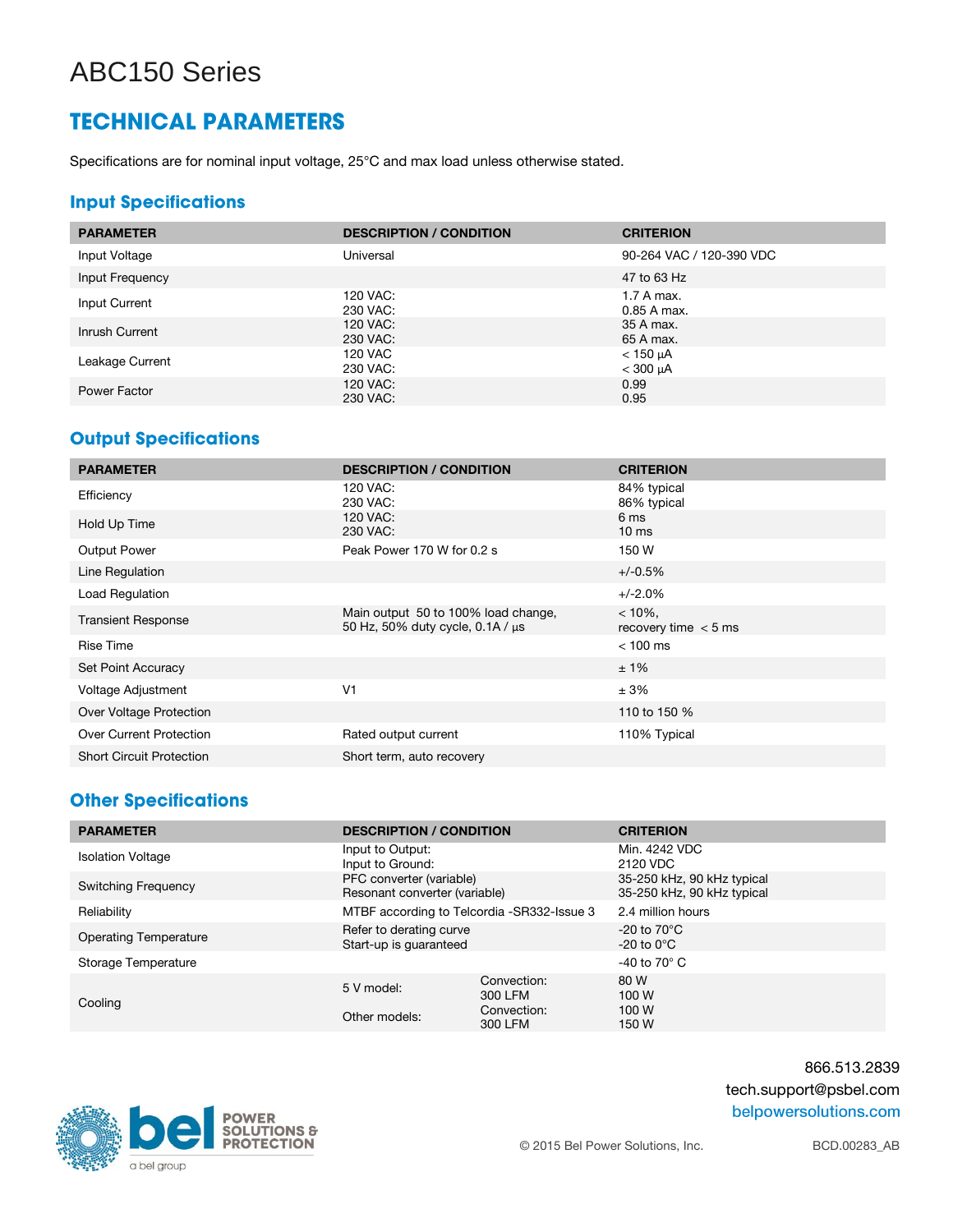#### **Environmental**

| <b>PARAMETER</b>               | <b>DESCRIPTION / CONDITION</b>                 | <b>CRITERION</b>               |
|--------------------------------|------------------------------------------------|--------------------------------|
| <b>Conducted Emissions</b>     | EN55022-B, CISPR22-B, FCC PART15,<br>EN50082-1 | Class B                        |
| <b>Radiated Emissions</b>      | EN55022-B, CISPR22-B, FCC PART15-B             | To be controlled in end system |
| Harmonic Current               | EN61000-3-2                                    | Class D                        |
| <b>Static Discharge</b>        | EN61000-4-2                                    | Level 3                        |
| <b>RF Field Susceptibility</b> | EN61000-4-3                                    | Level-3                        |
| <b>Fast Transients/Bursts</b>  | EN61000-4-4                                    | Level-3                        |
| <b>Surge Susceptibility</b>    | EN61000-4-5                                    | Level-3                        |
| Humidity                       | Non Condensing                                 | 95%                            |
| Altitude                       | Operating:<br>Non-Operating:                   | 10,000 ft.<br>$40,000$ ft.     |

#### **Safety Approvals**

| <b>PARAMETER</b> | <b>DESCRIPTION / CONDITION</b>                                                                        |
|------------------|-------------------------------------------------------------------------------------------------------|
| Agency Approvals | Approved to the latest edition of the following standards:<br>CSA/UL60950-1, EN60950-1 and IEC60950-1 |
| CE mark          | Complies with LVD Directive                                                                           |







#### **Connector & Pin Description**

| <b>CONNECTOR</b>          | <b>PIN</b>     |                    | <b>DESCRIPTION / CONDITION</b>    | <b>MANUFACTURER / PN</b>                                                                                                                                                    |
|---------------------------|----------------|--------------------|-----------------------------------|-----------------------------------------------------------------------------------------------------------------------------------------------------------------------------|
| <b>AC Input Connector</b> | J1             | Pin 1<br>Pin 2     | AC Line<br><b>AC Neutral</b>      | Molex: 26-60-4030 or equivalent;<br>Mating: 09-50-3031; Pins: 08-50-0106                                                                                                    |
| DC Output Connector       | J <sub>2</sub> | Pin 1,2<br>Pin 3.4 | V1<br><b>RTN</b>                  | Option 1: Tyco: 1776112-4 or equivalent<br>Mating: 13 AWG wire<br>Option 2: JST: B4P-VH-B (LF) (SN) or B4P-VH (LF) (SN) or equivalent<br>Mating: VHR-4M; Pins: SVH-41T-P1.1 |
| Fan                       | J3             | Pin 1<br>Pin 2     | VFAN (12 V / 0.5 A)<br><b>RTN</b> | Tyco: 640456-2 or equivalent<br>Mating: 640440-2                                                                                                                            |
| Earthing Tab              | J4             |                    |                                   | Molex: 19705-4301 or equivalent<br>Mating: 190030001                                                                                                                        |